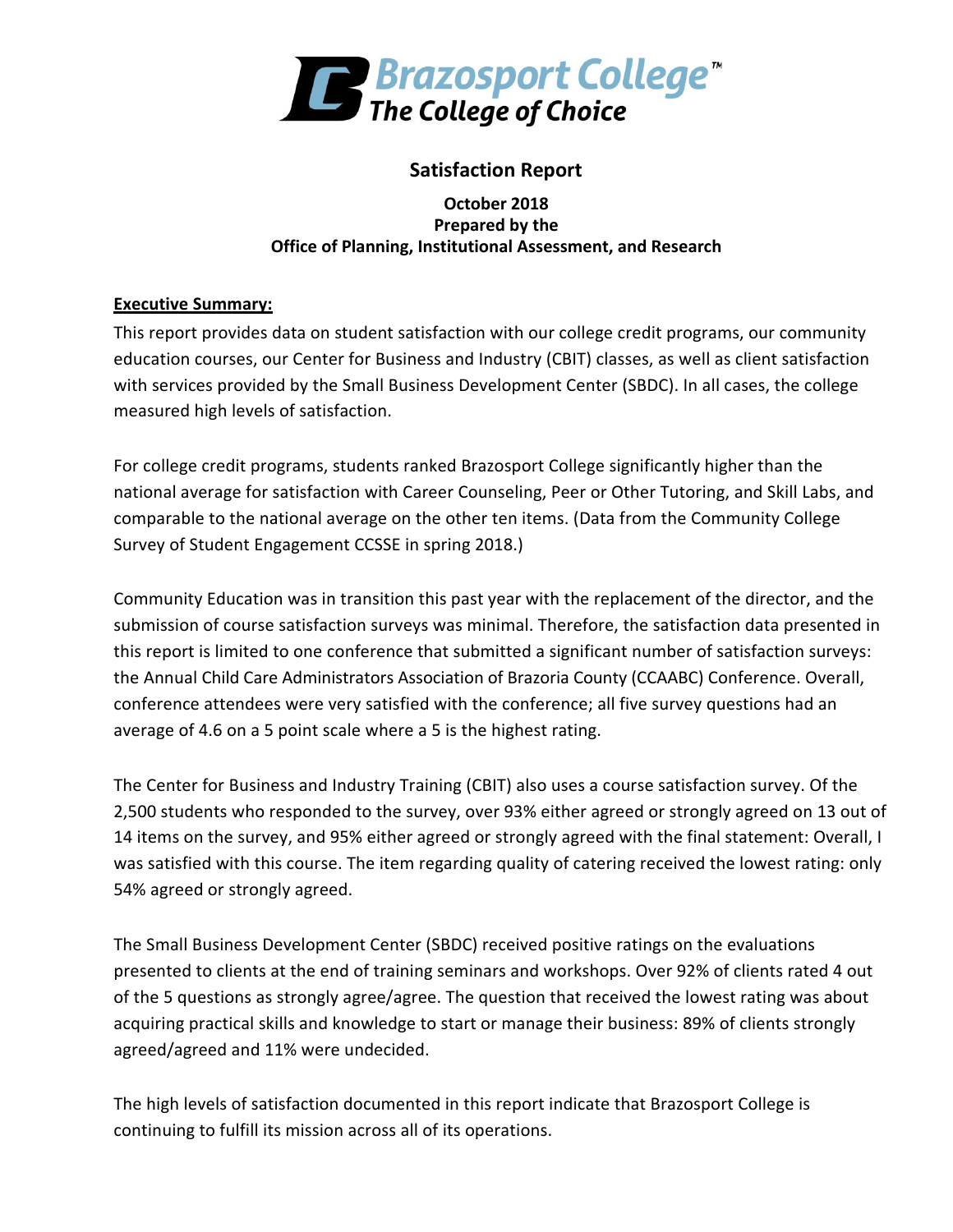#### **Brazosport College CCSSE Satisfaction with Programs and Services**

Five hundred and twenty-five Brazosport College students participated in the Community College Survey of Student Engagement (CCSSE), which assesses key areas of student engagement in credit programs. The survey includes questions about student experiences at the college, specific questions about coursework, time spent on learning activities, interactions with faculty and fellow students, and satisfaction with programs and services.

The 2018 administration of the CCSSE survey was the second use of the "refreshed" CCSSE survey instrument. As a result, CCSSE used a two-year analysis (2017 and 2018) of participating colleges in their cohort. This cohort is referred to as the 2018 CCSSE Cohort. The 2018 CCSSE cohort included more than 300,000 students from community and technical colleges in 47 states, the District of Columbia, two Canadian provinces, plus Micronesia, Guam, and the Marshall Islands. Two hundred seventy-four institutions are classified as small (<4,500 students), 125 as medium (4,500-7,999 students), 100 as large (8,000-14,999 students), and 38 as extra-large (15,000+). In addition, 45 of the 50 Texas community colleges are represented in the 2018 CCSSE cohort. The survey data are reported based on size of the institution and on responses from all participants. Under this classification system, Brazosport College is classified as a small college.

## Profile of Brazosport College Students Responding to CCSSE

Students who responded to the CCSSE differ from the full student population: they are more likely to be full-time, traditional age, and male, which should be kept in mind when interpreting the results. Note that the percentages of survey respondents by gender and race/ethnicity do not add to 100% because many students left these fields blank.

|                          | <b>CCSSE</b><br><b>Survey</b> | <b>BC Spring</b><br><b>Student</b> |
|--------------------------|-------------------------------|------------------------------------|
| Spring 2018              | <b>Respondents</b>            | <b>Population</b>                  |
| Gender                   |                               |                                    |
| Male                     | 51%                           | 48%                                |
| Female                   | 42%                           | 52%                                |
| <b>Race or Ethnicity</b> |                               |                                    |
| African American         | 4%                            | 7%                                 |
| Hispanic or Latino       | 35%                           | 39%                                |
| White                    | 37%                           | 48%                                |
| Age                      |                               |                                    |
| $18 - 21$                | 57%                           | 31%                                |
| $22 - 24$                | 12%                           | 13%                                |
| <b>Enrollment Status</b> |                               |                                    |
| Full-time                | 54%                           | 19%                                |
| Part-time                | 46%                           | 81%                                |

## CCSSE Survey Satisfaction Results

The following table displays student satisfaction with programs and services at Brazosport College and comparisons to other small Texas colleges and the entire CCSSE sample of colleges. Texas small colleges are those with fall enrollments fewer than 4,500. Eight Texas small colleges were included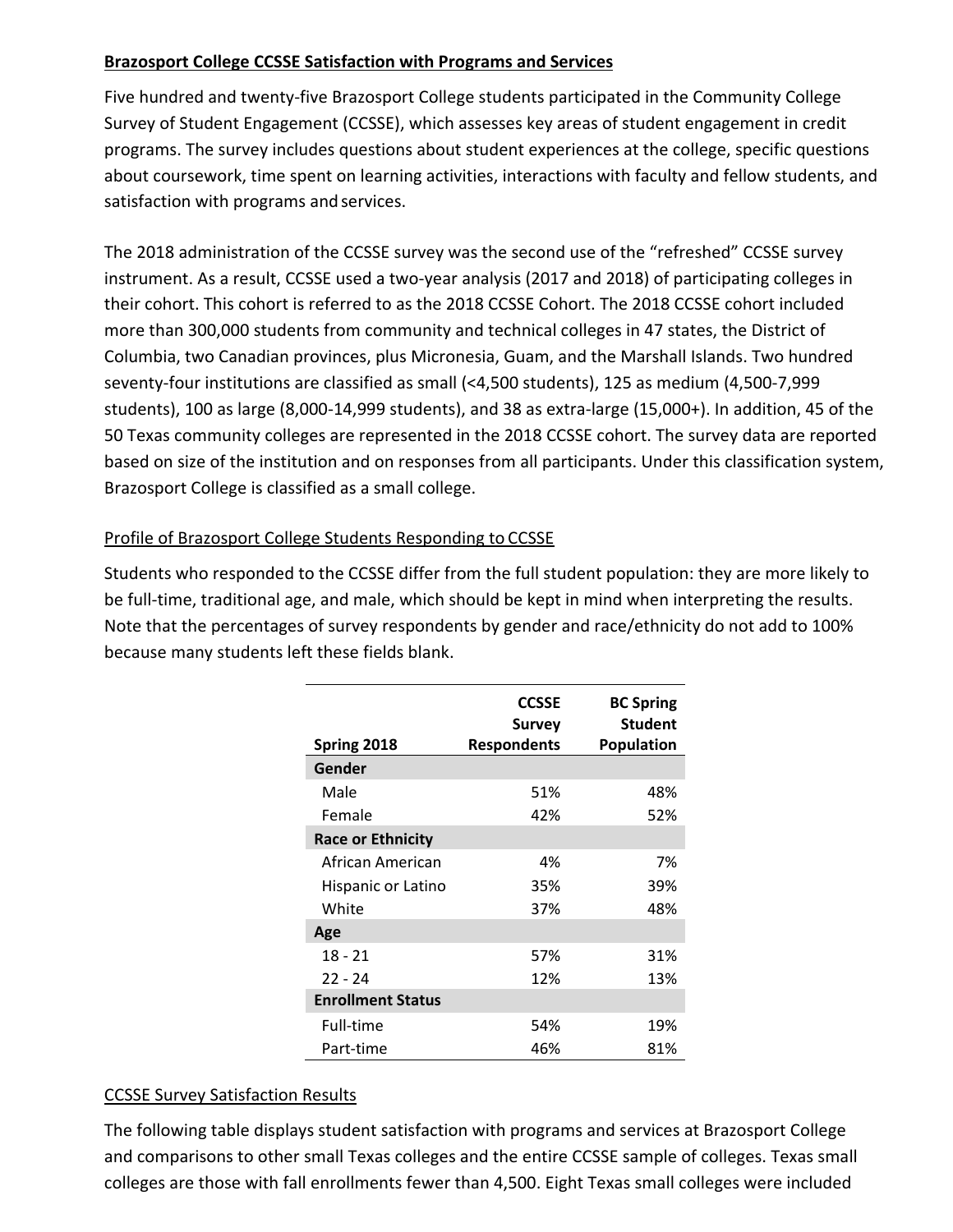and are listed in Appendix A.

Data are reported based on an average or mean for each survey item using a three-point scale;  $0$  = not at all satisfied,  $1$  = somewhat satisfied, and  $2$  = very satisfied. The closer the mean is to 2 the higher the level of student satisfaction with the item. Items that have a double asterisk indicate the item is significantly different compared to the BC mean.

| <b>CCSSE Satisfaction Construct</b>          | <b>BC</b><br>2018 | <b>TX Small Colleges</b><br>2018 | <b>CCSSE</b><br>2018 |
|----------------------------------------------|-------------------|----------------------------------|----------------------|
| a. Academic Advising/Planning                | 1.41              | 1.41                             | 1.38                 |
| b. Career Counseling                         | 1.46              | 1.33                             | $1.23**$             |
| c. Job Placement Assistance                  | 1.14              | 1.00                             | 0.97                 |
| d. Peer or Other Tutoring                    | 1.54              | $1.37**$                         | $1.35**$             |
| e. Skill Labs (writing, math, etc.)          | 1.52              | 1.45                             | $1.39**$             |
| f. Child Care                                | 1.03              | 0.96                             | 0.92                 |
| g. Financial Aid Advising                    | 1.40              | 1.44                             | 1.35                 |
| h. Computer Labs                             | 1.62              | 1.54                             | 1.56                 |
| i. Student Organizations                     | 1.21              | 1.28                             | 1.18                 |
| j. Transfer Advising/Planning                | 1.24              | 1.27                             | 1.25                 |
| k. Library Resources and Services            | 1.60              | 1.55                             | 1.57                 |
| I. Services to Students with Disabilities    | 0.98              | 1.16                             | 1.18                 |
| m. Services for Active Military and Veterans | 1.04              | 1.06                             | 1.08                 |

Note: If a comparison is significant at an alpha level of .001 or less and has an effect size of .20 or greater, then it is considered to be a statistically significant difference (\*\*).

Three of the items in the construct measured significant differences compared to the CCSSE 2018 Cohort. Brazosport College (BC) students were significantly more satisfied with Career Counseling, Peer or Other Tutoring, and Skill Labs compared to the CCSSE 2018 cohort. Compared to the Texas Small Colleges cohort, BC students were significantly more satisfied with one item, Peer or Other Tutoring. Student's level of satisfaction with the remaining items are about the same when comparing BC students to Texas small college students and students in the entire CCSSE cohort.

On average, BC students are somewhat satisfied to very satisfied with most items. The three items that received the lowest level of satisfaction are child care, disability services and military/veteran services. The numbers of students that responded to these items were very low compared to the numbers of responses received for the other items. This result could be an indication that students are unaware of BC's child care options, disability services and military/veteran services because they do not have a need for child care or these services.

Two other survey items from CCSSE give information about student satisfaction with BC. These items ask students if they would recommend BC to friends or family and to evaluate their entire educational experience at BC. Almost 100% of BC respondents would recommend BC to friends or family. BC's recommendation rating is higher than the average for Texas Small Colleges and the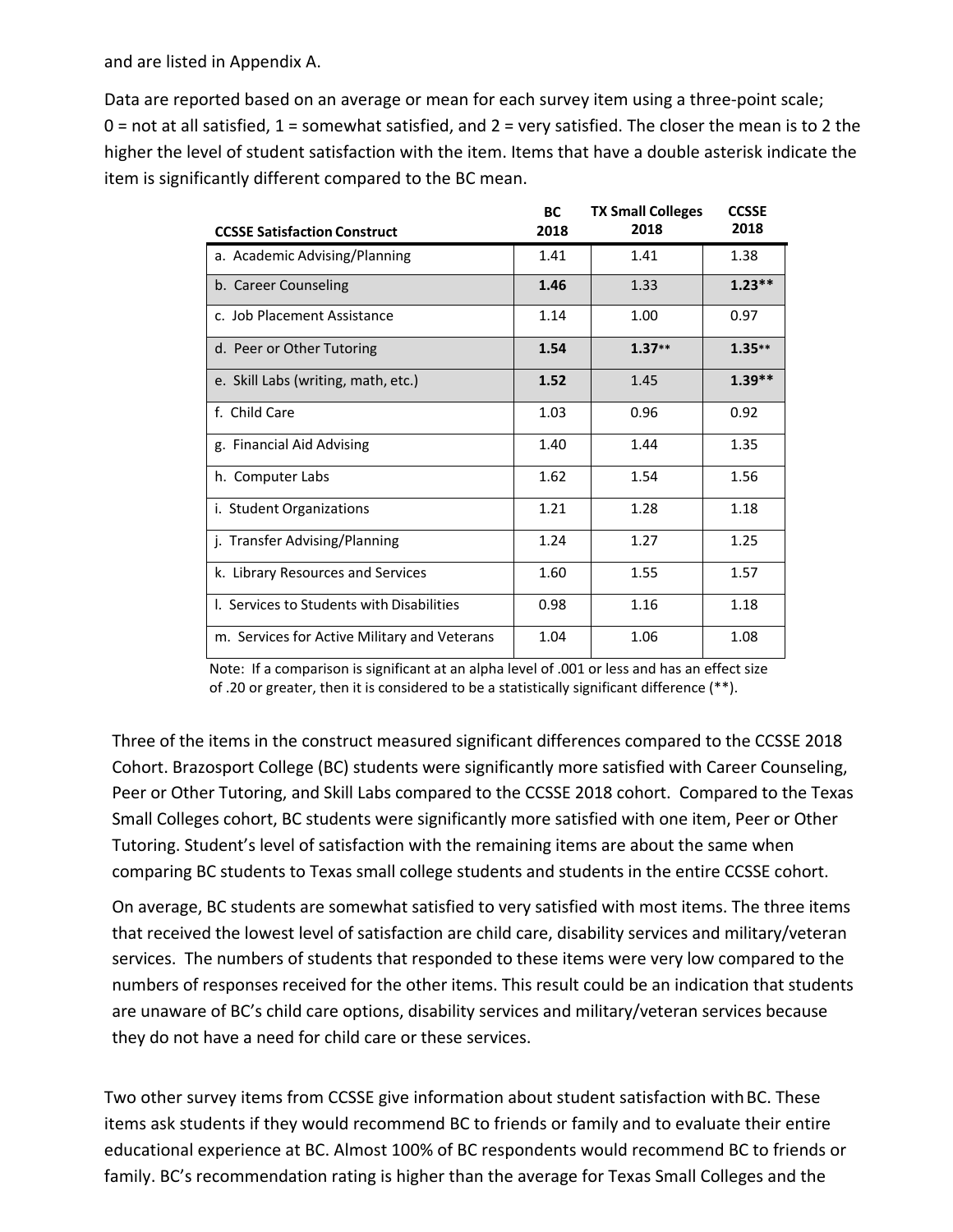| Survey Item 35                                               | ВC    | <b>TX Small</b><br>Colleges | CCSSE 2018 |
|--------------------------------------------------------------|-------|-----------------------------|------------|
| Would you recommend this college to a friend or family? -Yes | 98.0% | 94.3%                       | 93.7%      |

# BC respondents rated their educational experience at Brazosport College highly, even higher than students attending Texas small colleges and students in the CCSSE cohort.

| Survey Item 36                                                                                             | ВC    | <b>TX Small</b><br>Colleges | CCSSE 2018 |
|------------------------------------------------------------------------------------------------------------|-------|-----------------------------|------------|
| How would you evaluate your entire educational experience<br>at this college? - Excellent & Good responses | 89.9% | 86.5%                       | 86.1%      |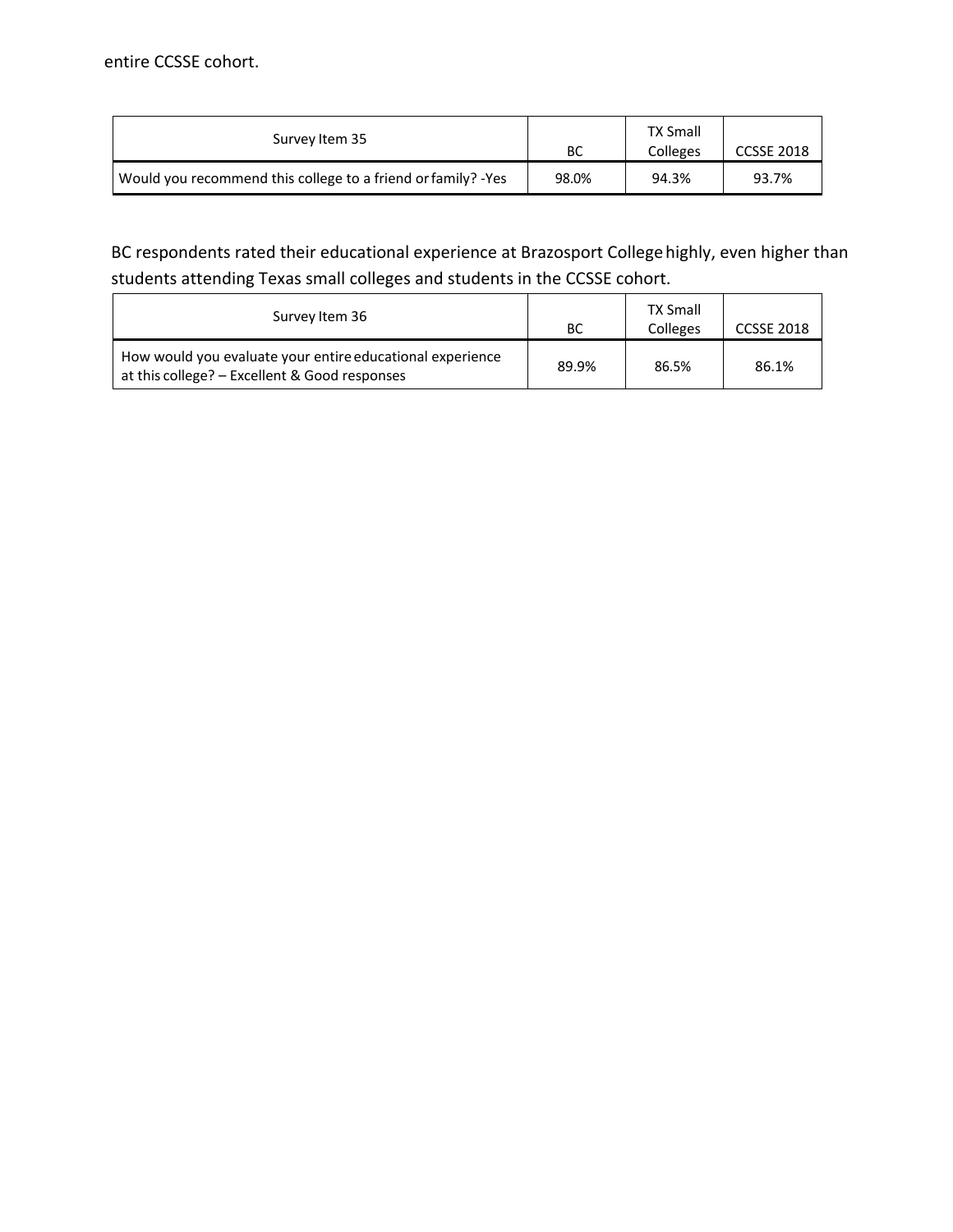

## **Satisfaction Report September 2017 to August 2018**

These evaluation results represent responses from participants attending the Child Care Administrators Association of Brazoria County (CCAABC) Annual Conference organized and coordinated by Community Education. One hundred sixty-five people attended the day-long conference which provided a keynote speaker and ten different training topics. Participants were asked to rate each question using a scale from 1 to 5 where 1 = 'Strongly Disagree' and 5 = 'Strong Agree.' The mean score for each question is included in this report.

| Question                                                                       | N   | Mean |
|--------------------------------------------------------------------------------|-----|------|
| 1. The presenter was organized and gave a clear presentation.                  | 639 | 4.6  |
| 2. The session provided useful information.                                    | 643 | 4.6  |
| 3. I learned something in this session that I can quickly apply<br>to my work. | 627 | 4.6  |
| 4. I would recommend this session to a colleague.                              | 616 | 4.6  |

Based on lots of positive survey feedback about the conference, participants were very satisfied with the training they received and look forward to attending next year.

Satisfaction surveys from other CE courses and programs in 2017-2018 were not received in sufficient number to provide meaningful results. During the 2018-2019 academic year, course evaluations will be administered at the end of every Community Education training course, and we anticipate having results next year.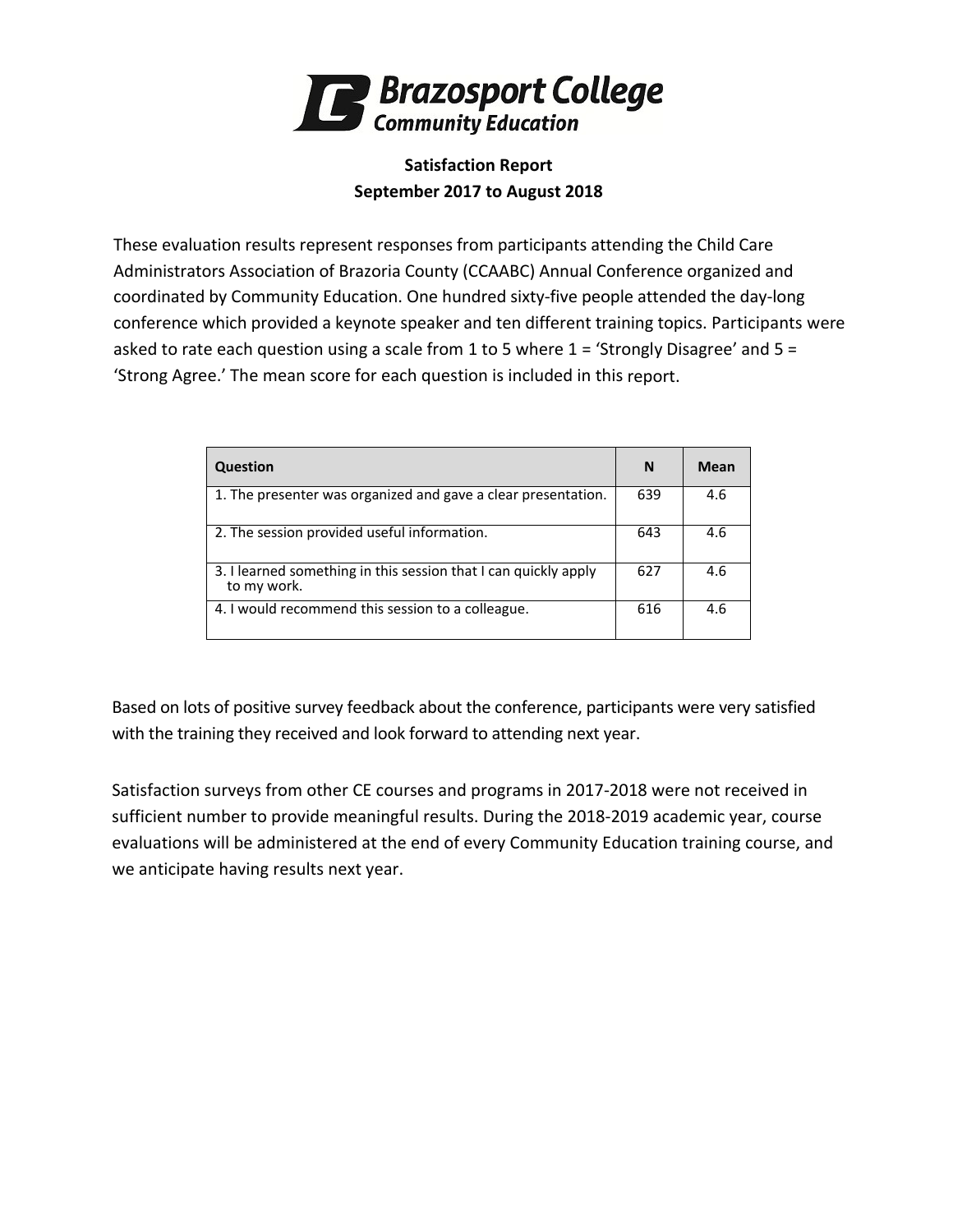

## **Satisfaction Report September 2017 – August 2018**

The Center for Business/Industry Training (CBIT) provides a number of services for local business and industry. These services include:

- 
- 
- Facilities Arrangements Web-based Training
- Course Development Consulting
- Safety Training **•** Computer Training
- Grant Training **•** Professional Development
	-
	-

The responses below are from all course surveys, which include internal CBIT instructors as well as external client and vendor instructors. From September 2017 through August 2018, over 2,500 participants in training classes responded to the majority of these items. This year the survey instrument changed to a paper survey which garnered many more completed surveys compared to past years (<500 completed surveys). The surveys were distributed to students at the end of the course to evaluate different categories of course delivery.

|     | <b>Survey Question</b>                                                                                                                       | <b>Strongly</b><br>Agree | Agree | <b>Neutral</b> | <b>Disagree</b> | <b>Strongly</b><br><b>Disagree</b> | <b>Strongly</b><br>Agree +<br>Agree |
|-----|----------------------------------------------------------------------------------------------------------------------------------------------|--------------------------|-------|----------------|-----------------|------------------------------------|-------------------------------------|
| 1.  | The quality of the catering (food and snack services) was<br>satisfactory.                                                                   | 19%                      | 35%   | 24%            | 13%             | 9%                                 | 54%                                 |
| 2.  | Classroom was set up and ready for instruction when<br>class began.                                                                          | 63%                      | 35%   | 1%             | 1%              | 0%                                 | 97%                                 |
| 3.  | I clearly understood the course objectives.                                                                                                  | 62%                      | 35%   | 2%             | 0%              | 0%                                 | 97%                                 |
| 4.  | The course met all of its stated objectives.                                                                                                 | 63%                      | 34%   | 3%             | 0%              | 0%                                 | 97%                                 |
| 5.  | The delivery method(s) of this course - classroom,<br>computer, video - was an effective way for me to learn<br>this subject matter.         | 63%                      | 33%   | 3%             | 1%              | 0%                                 | 96%                                 |
| 6.  | Participant materials (handouts, workbooks, etc.) were<br>useful during this course.                                                         | 65%                      | 32%   | 3%             | 1%              | 0%                                 | 96%                                 |
| 7.  | The course content was logically organized.                                                                                                  | 62%                      | 34%   | 3%             | 0%              | 0%                                 | 97%                                 |
| 8.  | The balance of time between lecture, group discussion,<br>and other learning methods (role-play, hands-on, skill<br>practice) was effective. | 60%                      | 35%   | 4%             | 1%              | 0%                                 | 94%                                 |
| 9.  | Instructor was adequately prepared.                                                                                                          | 75%                      | 24%   | 1%             | 0%              | 0%                                 | 99%                                 |
| 10. | Instructor's delivery was effective.                                                                                                         | 72%                      | 25%   | 2%             | 0%              | 0%                                 | 97%                                 |
| 11. | Overall, I am satisfied with Instructor's knowledge and<br>performance.                                                                      | 75%                      | 22%   | 2%             | 0%              | 1%                                 | 97%                                 |
| 12. | My knowledge and/or skills increased as a result of this<br>course.                                                                          | 56%                      | 38%   | 5%             | 1%              | 0%                                 | 94%                                 |
| 13. | The knowledge and/or skills gained through this course<br>are directly applicable to my job.                                                 | 62%                      | 32%   | 5%             | 1%              | 1%                                 | 93%                                 |
|     | 14. Overall, I was satisfied with this course.                                                                                               | 64%                      | 31%   | 4%             | 1%              | 1%                                 | 95%                                 |

#### **Satisfaction with Courses and Instruction - CBIT Classes**

The responses to these items reflect a high level of satisfaction on all items except for catering. The "Strongly Agree" and "Agree" choices were calculated and their sum appears in the last column of the table. Overall, 95% of the respondents indicated that they were satisfied with their courses.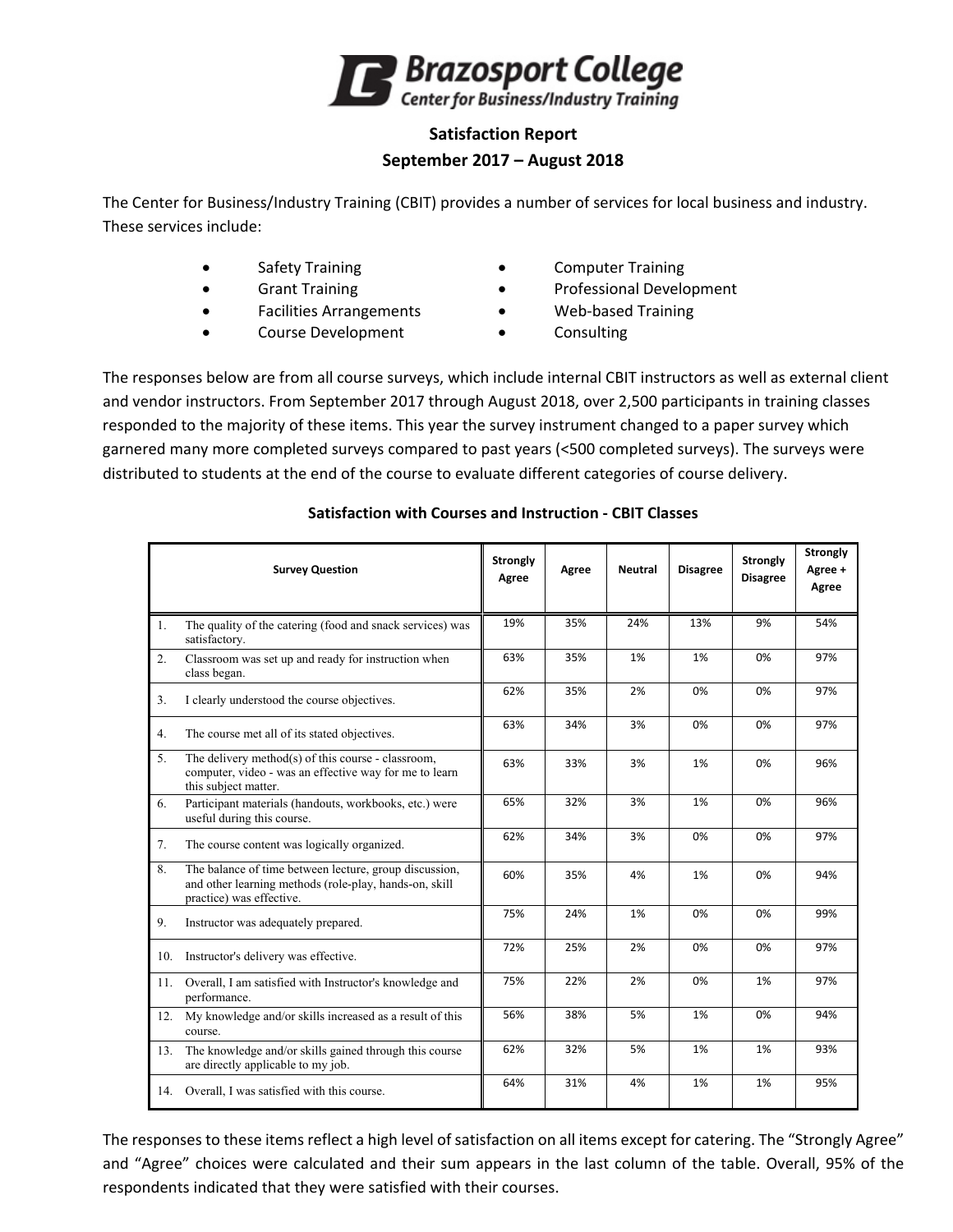

# **Brazosport College Small Business Development Center Satisfaction Report September 2017 – August 2018**

The Small Business Development Center (SBDC) provides a number of services for small business entrepreneurs which include:

- Free confidential business advising with technical assistance for: buying/selling a business; business plans; business loans; QuickBooks; tax compliance; website building; social media platforms; video production; marketing action plans; logo designs and marketing materials.
- Free and low-cost training seminars, workshops, and special events.
- Free market and industry research.

The SBDC Network is going through a major transition and has not collected or shared the traditional customer satisfaction 2017-2018 data. The data below is based on training evaluation forms administered by the BC SBDC at the end of seminars and workshops.

From September 2017 through August 2018, 18 training seminars/workshops were conducted and had 195 attendees during the fiscal year. Evaluations were given in each seminar and the responses were as follows:

|    | <b>Survey Question</b>                                                                                      | <b>Strongly</b><br>Agree/<br>Agree | <b>Undecided</b> | <b>Disagree</b> |
|----|-------------------------------------------------------------------------------------------------------------|------------------------------------|------------------|-----------------|
| 1. | The event was sufficient for my purpose.                                                                    | 95%                                | 5%               |                 |
| 2. | The event gave me a good working knowledge of<br>the subject presented.                                     | 92%                                | 8%               |                 |
| 3. | The event allowed me to acquire practical skills<br>and knowledge needed to start or manage my<br>business. | 89%                                | 11%              |                 |
| 4. | Did you believe the information was presented<br>effectively?                                               | 96%                                | 3%               | 1%              |
| 5. | Did you believe that the material presented in the<br>course was practical?                                 | 96%                                | 3%               | 1%              |

Overall, SBDC seminar/workshop attendees were satisfied with the training seminars and workshops they attended at the Small Business Development Center.